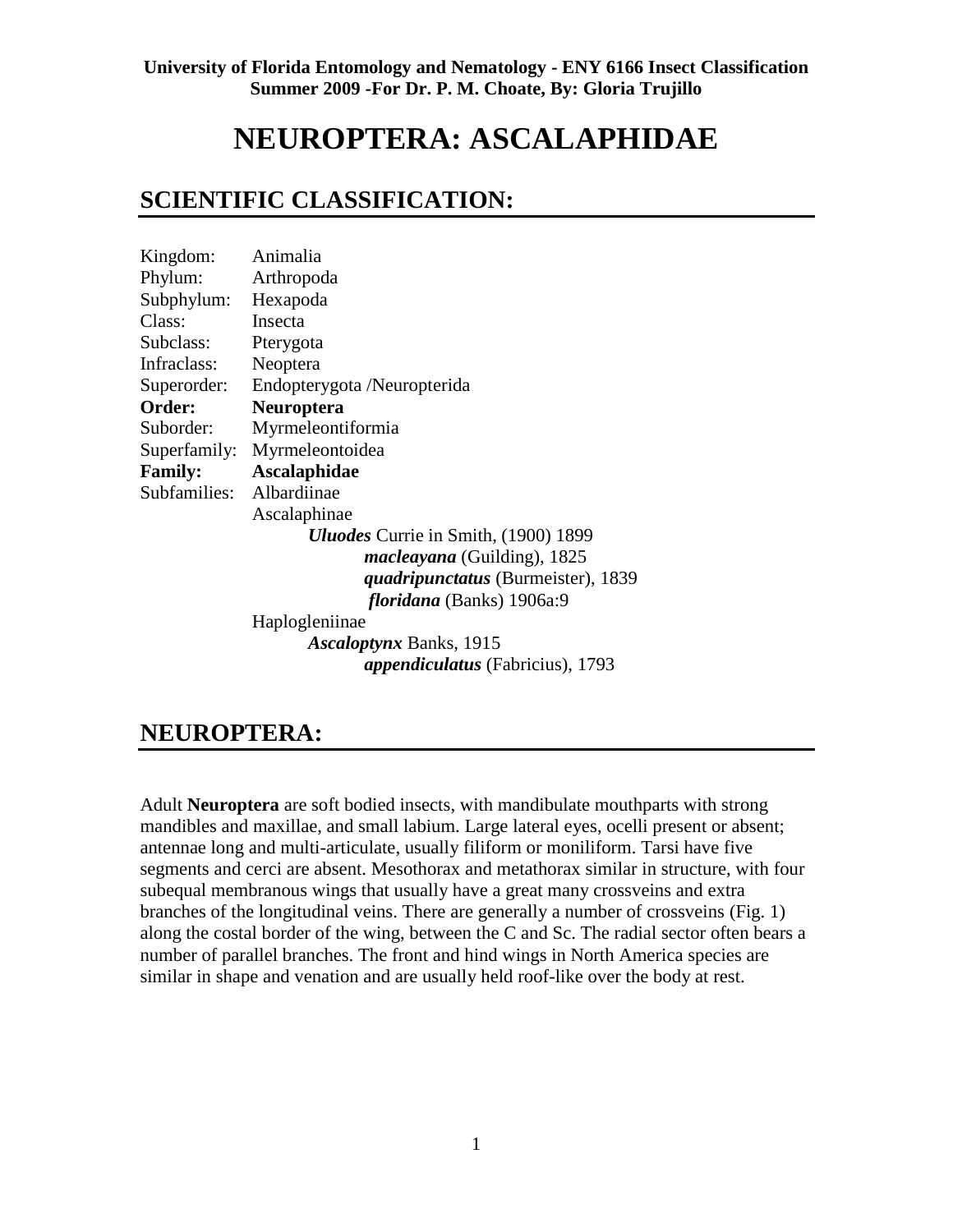

Fig. 1.( showing numerous crossveins)

Larvae with clearly defined head capsule; mandibles and maxillae usually elongate, slender, modified for sucking; thoracic segments with walking legs with 1-segmented tarsus usually bearing 2 claws; abdomen frequently bearing adhesive disks on last 2 segments, without cerci.

Pupae exarate, decticous, and enclosed in silken cocoon.

This order includes species which are mostly predaceous and beneficial to man. The aquatic forms serve as food for fish, and the terrestrial ones are very beneficial in their larval stages by preying upon aphids, ants, and other small insects.

#### **LITERATURE-BASED KEY to the FAMILIES of Adult NEUROPTERA**

| 1. Hind wings broader at base than front wings, with enlarged anal area that is folded fan wise<br>at rest; longitudinal veins usually forking near wing margin; larvae aquatic (suborder |
|-------------------------------------------------------------------------------------------------------------------------------------------------------------------------------------------|
| 1.a. Front and hind wings similar in size and shape, hind wings without enlarged anal area                                                                                                |
| 2. Ocelli present; fourth tarsal segment cylindrical; body usually 25 mm or more long; wings                                                                                              |
| 2.a. Ocelli absent; fourth tarsal segment dilated and deeply bilobed; body usually less than 25                                                                                           |
| 3. Wings with few veins and less than 10 closed cells, Rs usually with only 2 branches; small                                                                                             |
| 3.a. Wings with many veins, Rs usually with more than 2 branches; wings not covered with                                                                                                  |
|                                                                                                                                                                                           |
|                                                                                                                                                                                           |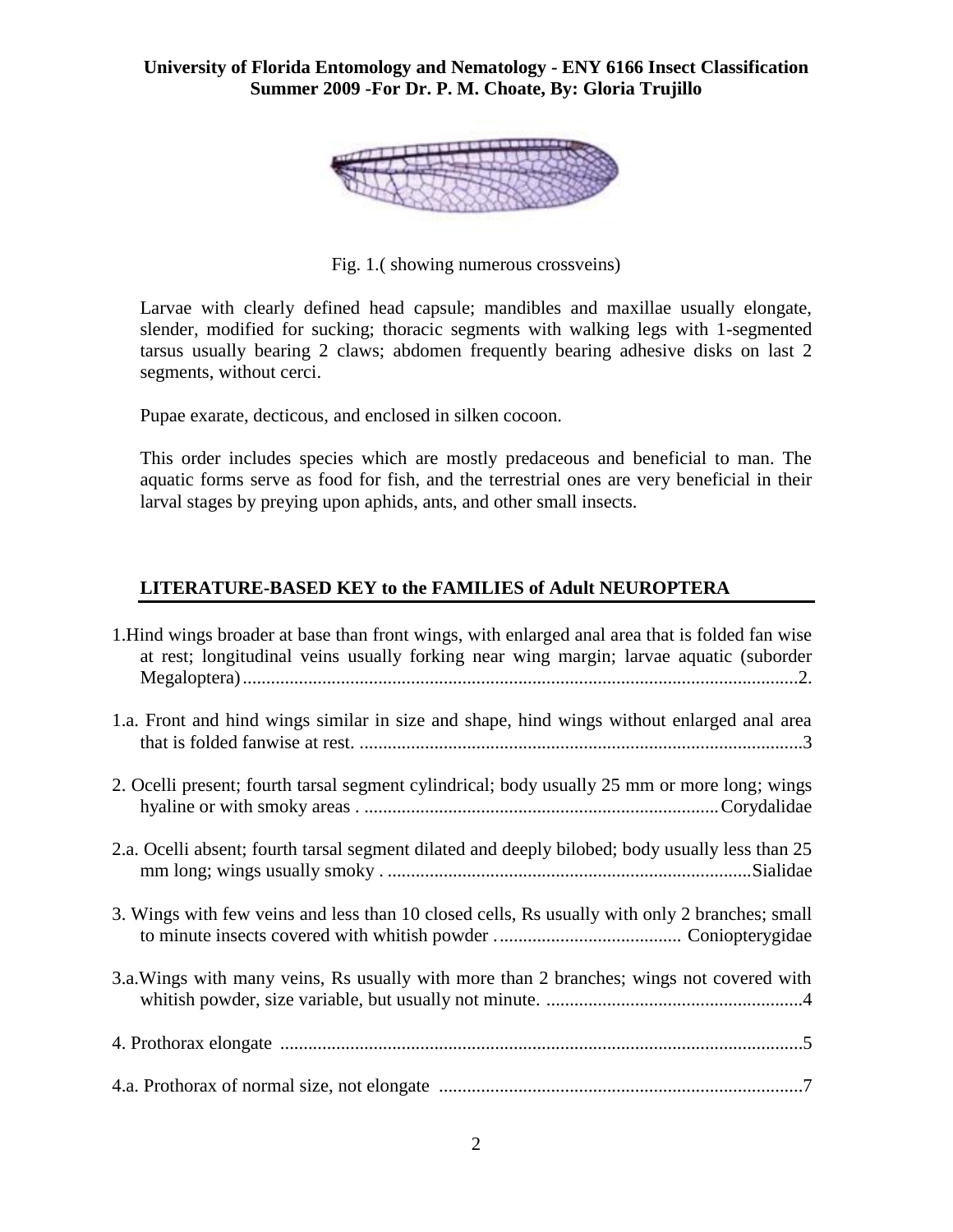| 5. Front legs raptorial, arising from anterior end of prothorax; mantid-like insects, widely                                                                                           |
|----------------------------------------------------------------------------------------------------------------------------------------------------------------------------------------|
| 5.a. Front legs not raptorial, arising from posterior end of prothorax; westernUnited                                                                                                  |
| 6. Ocelli present; stigma in front wing with a crossvein; hind wings with Cu2 and 1A fused                                                                                             |
| 6.a. Ocelli absent, stigma in front wing without crossvein; hind wings with Cu2 and 1A                                                                                                 |
| 7. Antennae clubbed or knobbed; insects with abdomen long and slender, resembling<br>dragonflies or damselflies in general appearance (superfamily Myrmeleontoidea) 8                  |
| 7.a. Antennae filiform, moniliform, or pectinate, not clubbed or knobbed; usually not                                                                                                  |
| 8. Antennae about as long as head and thorax together; hypostigmatic cell (cell behind the<br>point of fusion of Sc and R1; very long, several times as long as wide, eyes entire      |
| 8.a. Antennae nearly or quite as long as body with abrupt knob at apex; hypostigmatic cell<br>short, not more than 2 or 3 times as long as wide; eyes entire (Haplgleninae) or divided |
|                                                                                                                                                                                        |
|                                                                                                                                                                                        |
|                                                                                                                                                                                        |
| 10.a. Front wings with only 1 radial sector, which has 2 or more branches<br>11                                                                                                        |
| 11.a. Front wings without a recurrent humeral vein, 9-13 mm long Berothidae                                                                                                            |
| 12. Sc and R1 in front wing fused distally; Rs in front wing with many branches, crossveins<br>between them forming a fairly distant gradate vein; free basal portion of MA in hind    |

12.a. Sc and R1 in front wing not fused distally; Rs in front wing with only a few branches, crossveins between them scattered and not forming a distant Gradate vein; free basal part of MA in hind wing short and oblique, southern california ................. Ithonidae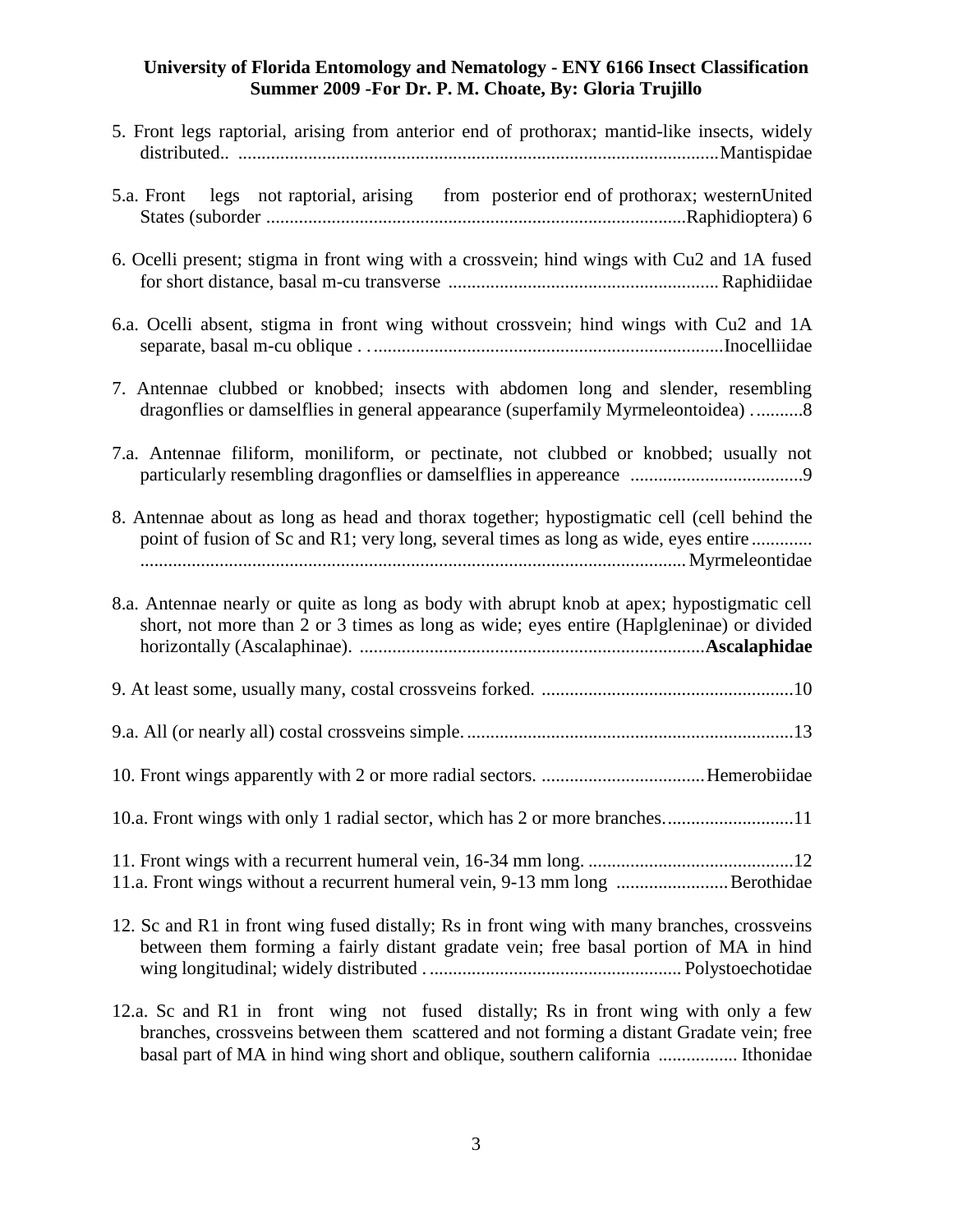- 13. Sc and R1 in front wing not fused near wing tip, Rs appearing unbranched; wings, at least in life, often greenish; very common insects ................................................... Chrysopidae
- 13.a. Sc and R1 in front wing fused or separate apically, Rs appearing branched; wings not greenish; uncommon insects. ......................................................................................14
- 14. Antennae pectinate in male, filiform in female; female with exserted ovipositor about as long as body; hind wing about as long as front wing in male, about two-thirds as long as front wing in female; front wing 3.0-5.5 mm.. ......................................................Dilaridae
- 14.a. Antennae filiform in both sexes; female without exserted ovipositor; hind wing with free basal part of MA present, longitudinal; wings elongate-oval,hind wing nearly as long as front wing; front wing 3.4-7.0 mm long.. . ............................................Sisyridae

## **FAMILY ASCALAPHIDAE**

#### **Common name: Owlflies**

The family Ascalaphidae (owlflies) contains approximately 450 species assigned to 65 genera with wide distributional range in warm regions of the world.

Ascalaphids are very similar to large dragonfly-like insects, 1 3/8-1 5/8" (35-40 mm) long, have a sturdy thorax, large compound eyes that meet on the midline above the hairy head, and long, knobbed (clubbed) antennae which is as long as the body. Their wings bear many cross veins along the front margin and span about  $2 \frac{1}{2}$  (65 mm); hypostigmatic cell short. . The abdomen in a few species is held up, projecting into the air, to look like a broken twig. The larvae resemble antlions but do not dig sand traps. They conceal themselves under loose debris and ambush small insects of many kinds.

They are fairly common in the South and Southwest, but are quite rare in the North. Most species lay their eggs in groups on twigs, and a week or so after hatching the larvae climb down to the ground, where they live in litter. The larvae of a few species may be arboreal; others have a coloration that renders them inconspicuous. The larvae are predaceous with all the pre-tarsal claws approximately equal in development. They lie and wait for their prey with their large jaws wide open. The closing of the jaws on a prey is apparently triggered by contact, and the prey is usually paralyzed within seconds by the bite of the ascalaphid larva.

Pupation occurs in litter, in a silken cocoon, and last for a few weeks to a few months.

Some adults are diurnal, and some are nocturnal. Most North American species fly at dusk, flying up to 10 m above the ground by the time of complete darkness. The flight of the adult is strong and dragonfly-like, with periods of hovering and rapid flight, the adults feeding on small insects. Adults spend much of their time resting, usually head down on a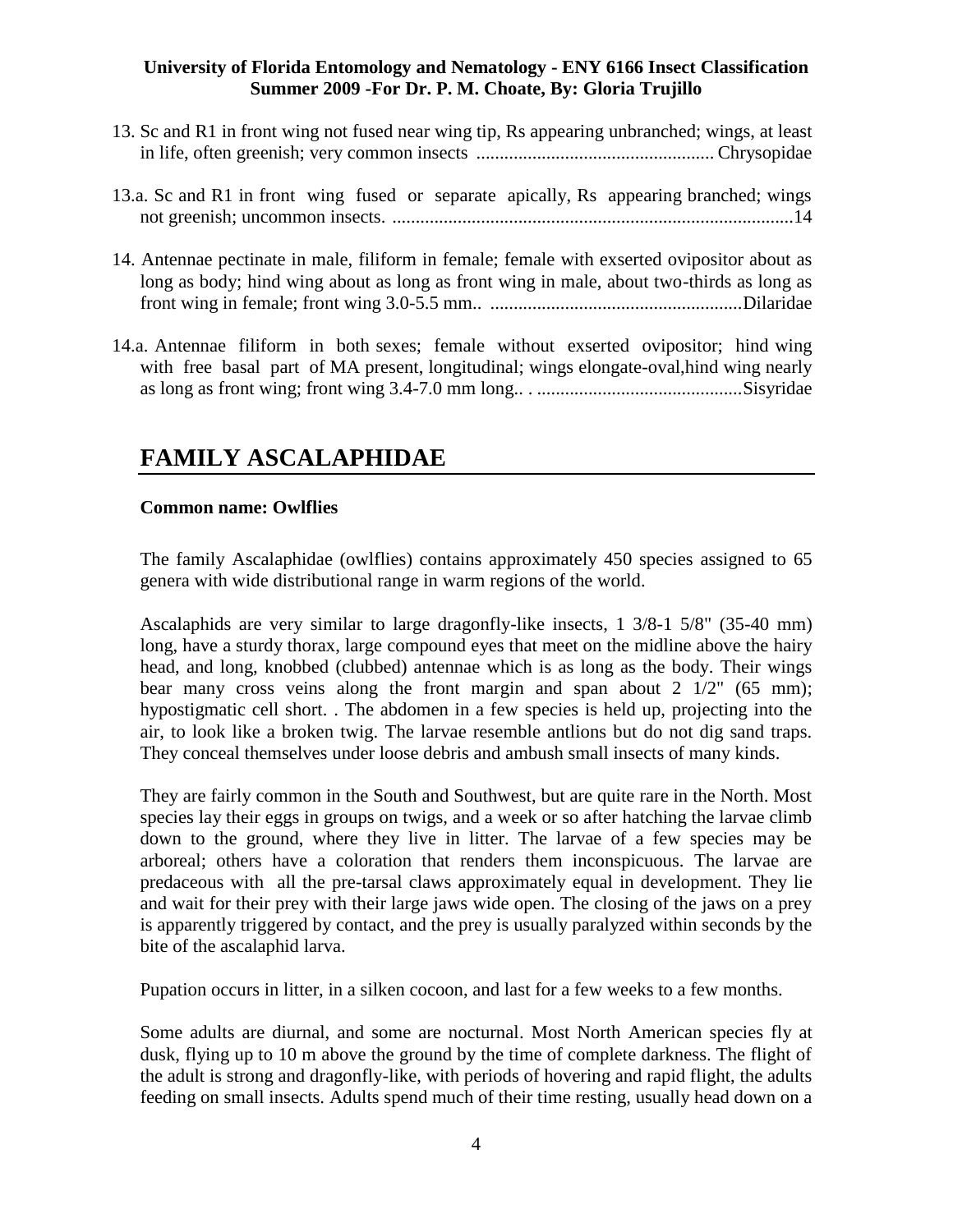vertical twig, with the body projecting from the twig at about a right angle– thus resembling a small twig. They apparently cannot fly off directly from a resting position, but warm up for several minutes, vibrating their wings. The adults of some species develop some color in the wings a few days after emergence.

This family has 3 subfamilies, Haplogleninae, Ascalaphinae, and Albardiinae with only one species: *[Albardia furcata,](http://en.wikipedia.org/w/index.php?title=Albardia_furcata&action=edit&redlink=1)* which is a single, very rare, large-sized Brazilian species. Two-thirds of the approximately 450 described species in the Ascalaphidae have been placed in the subfamily Ascalaphinae. The remaining approximately 90 species have been placed in the subfamily Haplogleniinae. Haplogleniine owlflies are easily differentiated from their ascalaphine counterparts by the absence of a (usually) distinct suture or sulcus that runs transversely across the eyes. Because haplogleniine ("entireeyed") owlflies lack this feature, they have been assumed to be a more ancestral group than the "split-eyed" ascalaphines, but that hypothesis has never been explicitly tested.

While ascalaphine owlflies are distributed worldwide, extant haplogleniine owlflies have a less extensive distribution, being found primarily in the Neotropical, Afrotropical, and Palearctic biogeographical regions, but not in Australia or Europe (there is a one exception). A single species, *Ascaloptynx appendiculata* (Fabricius), is commonly found in the United States. Relatively little is known about the ecology or biology of the haplogleniines, and existing "knowledge" has been extrapolated from descriptions of just a few species that likely do not represent all members of the group.

The taxonomy of the group is in need of major revision. There are 6 species, in two genera, in North America, four species in two genera in Florida: *Ascaloptynx appendiculatus* (Fabricius), 1793:96 (as *Ascalaphus*), *Ululodes floridana* (Banks) 1906a:99 (as *Suhpalasca*), *Ululodes macleayana* (Guilding) 1825:140 (as *Ascalaphus*), and *Ululodes quadrimaculatus* (Say) 1824:305 (as *Ascalaphus*).



Front wing of an owlfly.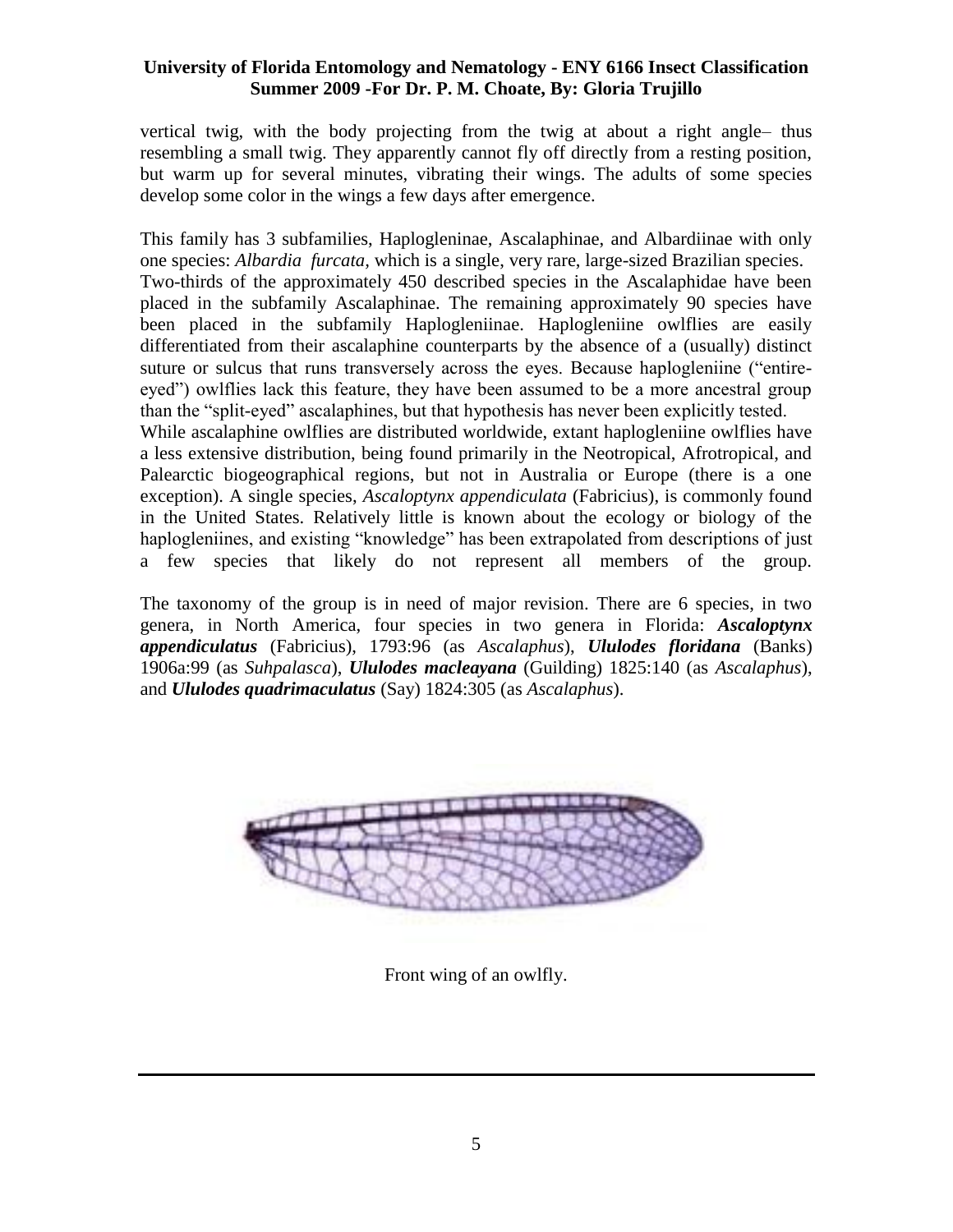#### **LITERATURE-BASED KEY Subfamilies of Adult ASCALAPHIDAE**

| 1. Sturdy thorax, large compound eyes that meet on the midline above the hairy head, and<br>long, knobbed (clubbed) antennae which is as long as the body. Their wings bear |
|-----------------------------------------------------------------------------------------------------------------------------------------------------------------------------|
| 1.a. Short clubbed antennae, typical reticulate ascalaphid wing venation. Albardiinae                                                                                       |
| 2. Compound eyes divided dorso-ventrally by a transverse furrow  Ascalaphinae                                                                                               |
|                                                                                                                                                                             |

#### **LITERATURE-BASED KEY TO FLORIDA SPECIES OF ASCALAPHIDAE**

*Ascaloptynx* Banks, 1915 **(only one species reported from Florida) and** *Ululodes* **sp.**  Currie in Smith, (1900) 1899 **(3 species reported from Florida).**

- **1.** Short clubbed antennae, eyes entire, not divided by a transverse sulcus; wing petiolate, forewing with appendiculate projection on posterior margin near base; hind wing never incised in anal area; forewing length 32-44 mm. Larva with small tubercles anterior to the main scoli on abdominal segments III-IV. Body length circa 38 mm. Wingspan circa 70 mm. Leading edge of each wing has dark stripe of pigment- apparently distinctive. ......................................*Ascaloptynx apendiculatus* (Fabricius)
- **1.a.** Short clubbed antennae, compound eyes divided dorsoventraly by a transverse furrow.. Wings not appendiculate; forewing length 20-33 mm ............... **(***Ululodes* ).2
- **2.** Both pair of wings with pterostigmas, or at least the veinlets of the stigmas .................3
- **2.a.** Both pair of wings with apparent pterostigmas, very clear. Forewing length 20-25 mm. ....................................................................................................*floridana* (Banks)
- **3.** Pterostigmas dark brown to black; hind wings never notched in posterior basal region, forewing length 25-28 mm ....................................................... *macleayana* (Guilding)
- **3.a.** Pterostigmas white or cream colored; hind wings of males with a wide notch at the posterior basal region. Hind wings of female not notched, but often maculate; forewing length 28-33 mm........................................................ *quadrimaculatus* (Say)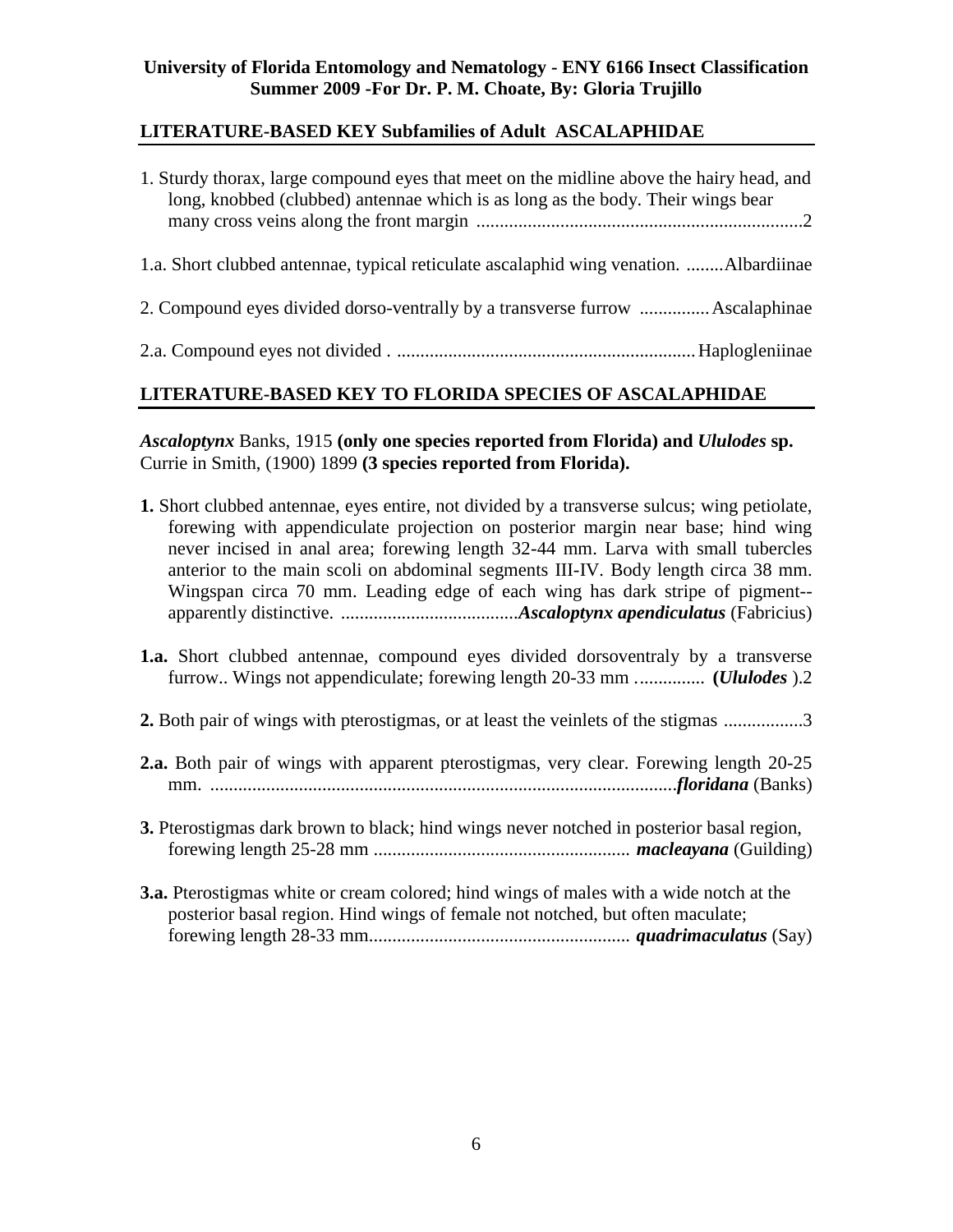#### **TAXONOMY/PICTURES OF FLORIDA SPECIES OF ASCALAPHIDAE**

#### **ASCALAPHIDAE: HAPLOGLENINAE**: *Ascaloptynx appendiculatus* (Fabricius) 1793:96 (as *Ascalaphus*).

Holotype female, Carolina, U.S.A. (BMNH). =*Ptynx juvenilis* McLachlan 1891:509. Type(s) (sex unknown), Texas, Belfrage (BMNH). =*Ptynx furciger* McLachlan 1891:509. Five syntypes, Arizona, Morrison (BMNH). DISTRIBUTION: MEXICO. USA: AL, AR, AZ, FL, GA, MS, OK, TN, TX, SC, VA. FLORIDA COUNTIES: Alachua; Dade; Duval; Liberty; Monroe; Putnam.

There is considerable sexual dimorphism in many ascalaphids. Generally, females have relatively fat abdomens, at least when they are gravid and before they have laid their eggs.



**Owlfly -** *Ascaloptynx appendiculata* **(Fabricius)**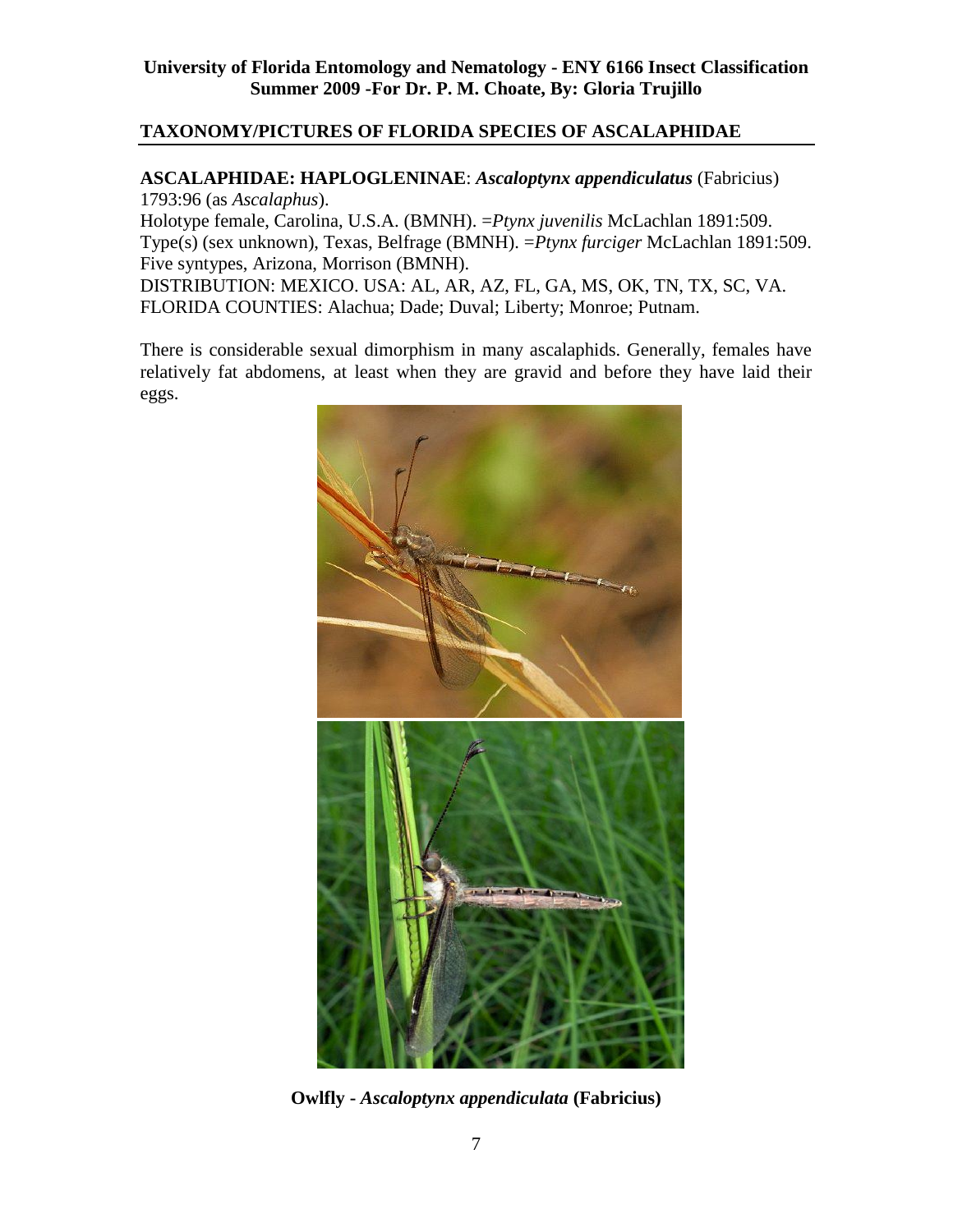#### **ASCALAPHIDAE: ASCALAPHINAE**: *Ululodes quadrimaculatus* (Say) 1824:305 (as *Ascalaphus*). Holotype female, Pennsylvania (MCZ). =*Ascalaphus quadripunctatus* Burmeister 1839:1001.(after Weele 1908:247). Type female, New York (MCZ). =*Colobopterus excisus* Hagen 1887:153. Holotype male, Florida, 1862, Uhler (MCZ).

=*Ulula albifrons* Banks 1901:172 (after Weele 1908:109). Two syntype females, Phoenix, Arizona, 20.IX., Kunze (MCZ). DISTRIBUTION: AL, AR, AZ, DE, FL, IA, IL, KY, LA, MD, MI,MS, NE, OH, OK, SC, TN, TX, VA, WV. FLORIDA COUNTIES: Okaloosa; Santa Rosa; Taylor.

Brief description: In *U. quadrimaculatus*, at least, apparently only hindwings of the male are stalked. All four wings of female unstalked. In *U. quadrimaculatus*, the dorsal hair tuft on the abdomen and the "excavated" area at the base of the hind wing are diagnostic for the male. Many females have dark pigmented areas near the end of the hind wing, but many females lack this pigmentation, so it is not diagnostic. Generally in this species too, the forewing pterostigma is pale and the hind wing pterostigma is dark, though this character also shows some variation and can not be absolutely relied upon. Male has prominent tuft of black bristles on top of abdomen, near base. The Four-spotted Owlfly Size: Aprox. 40mm. If it has Robust abdomen and bold spots is a female. The resting position is head down, abdomen protruded at about 45 degree angle, on barren twigs. The insects may be mistaken for short twigs by the casual observer. In this position, the wings are held against the substrate.

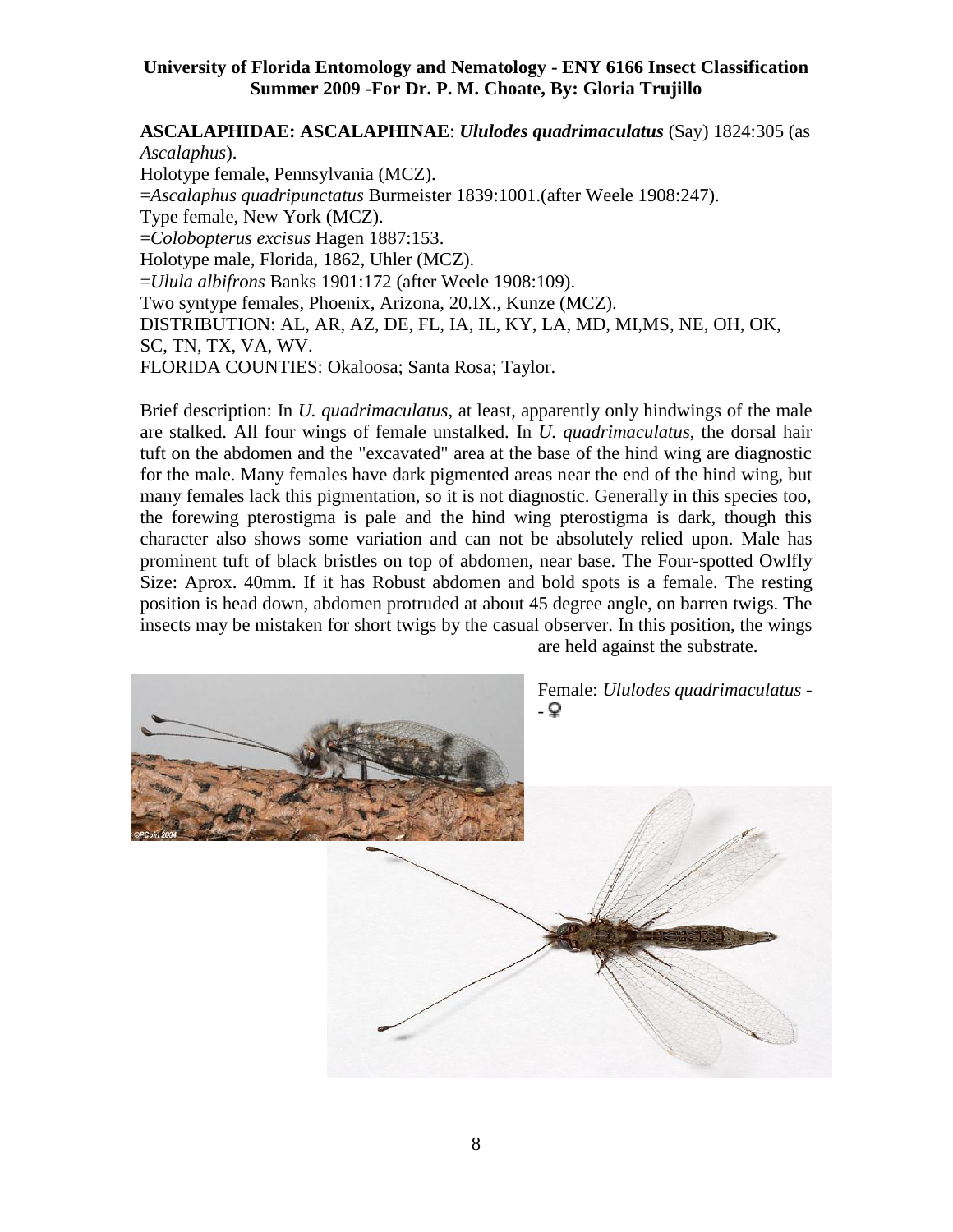Owlfly - *Ululodes quadrimaculatus* -



**ASCALAPHIDAE: ASCALAPHINAE**: *Ululodes macleayana* (Guilding) 1825:140 (as *Ascalaphus*). Holotype male, Saint-Vincent, Antilles, VI.1824, Guilding (BMNH). DISTRIBUTION: CARIBBEAN ISLANDS. USA: AL, AR, FL, GA, LA, MS, NC, OK, SC, NJ; TX. FLORIDA COUNTIES: Alachua; Dade; Escambia; Gulf; Dixie; Hamilton; Highlands; Lake; Lee; Leon; Levy; Marion; Monroe; Okaloosa; Santa Rosa.

Brief description/pictures: This species has wings that are proportionately narrower than *U. quadrimaculatus*. Males with abdominal tufts and slender body



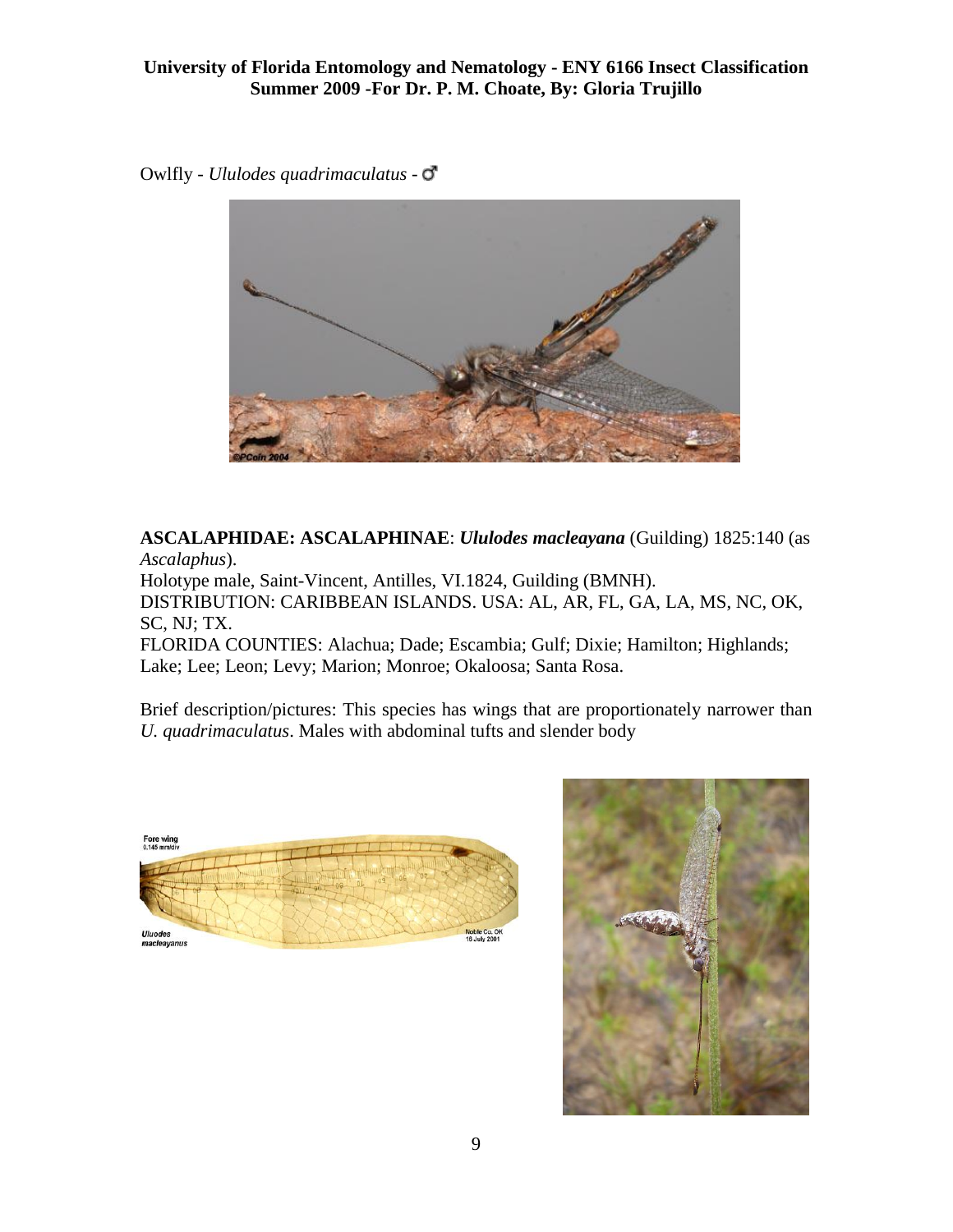*Ululodes macleayanus* **-**



**ASCALAPHIDAE: ASCALAPHINAE**: *Ululodes floridana* (Banks) 1906a:99 (as *Suhpalasca*). Holotype male, southern Florida (MCZ). DISTRIBUTION: USA: FL, GA, SC. FLORIDA COUNTIES: Alachua; Citrus; Dade; Highlands; Levy; Monroe.

Pictures: Eyes divided.

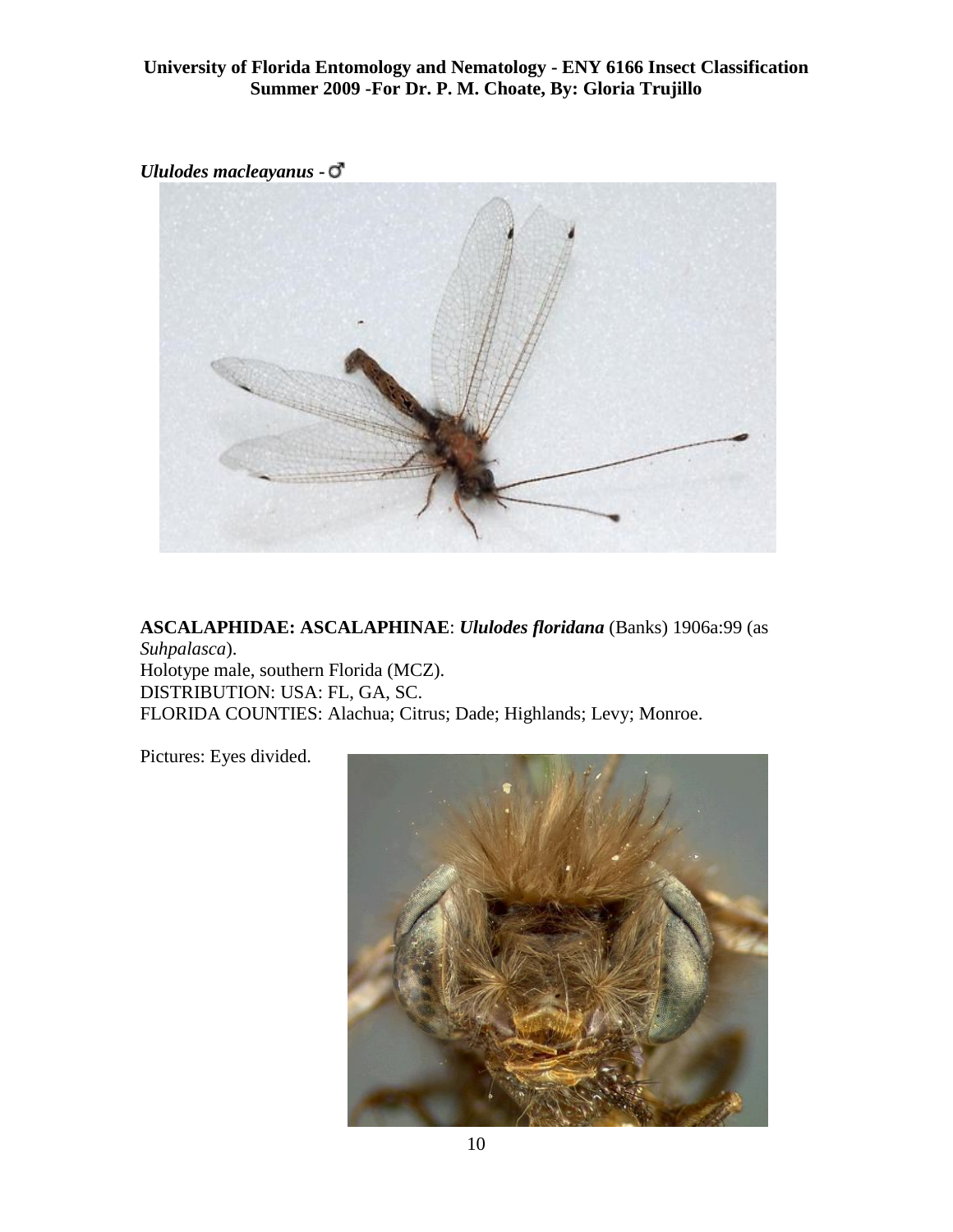

*Ululodes floridana* **[Banks, 1906](http://insectdatabases.oeb.harvard.edu/caribbean/Mantisweb/FMPro?-DB=Image.fm&-Lay=web&-Format=images.htm&Species_ID=11259&-Find)**

### **REFERENCES**

Ascalaphidae-Wikispecies. <http://species.wikimedia.org/wiki/Ascalaphidae>

Discover life Neuroptera families identification guide & Checklist. [http://www.discoverlife.org/mp/20q?guide=Neuroptera\\_families](http://www.discoverlife.org/mp/20q?guide=Neuroptera_families)

eNature Field Guides – Comprehensive guide to America's wildlife with species pictures. http://www.enature.com/fieldguides/detail.asp?curFamilyID=530&curGroupID=4&lg fromWhere=&curPageNum=1

Family Identification- Ascalaphidae. <http://entomology.ifas.ufl.edu/foltz/eny3005/lab1/Neuroptera/ascalaphid.htm>

Gibson, L. (2009) Lacewing- *Pseudencyoposis bicornis* van der Weele *(Pseudencyoposis bicornis).* Pest and Diseases Image Library. Updated on 1/19/2009 10:22:03 AM. Available online: [http://www.padil.gov.au](http://www.padil.gov.au/)

Gordon's Neuroptera Page. <http://www.earthlife.net/insects/neurop.html>

Harvard, Insect database.

[http://insectdatabases.oeb.harvard.edu/caribbean/Mantisweb/FMPro?-](http://insectdatabases.oeb.harvard.edu/caribbean/Mantisweb/FMPro?-DB=Image.DRD&-Lay=web&-Format=images_DR.htm&Species_ID==11259&-Find) [DB=Image.DRD&-Lay=web&-Format=images\\_DR.htm&Species\\_ID==11259&-](http://insectdatabases.oeb.harvard.edu/caribbean/Mantisweb/FMPro?-DB=Image.DRD&-Lay=web&-Format=images_DR.htm&Species_ID==11259&-Find) [Find](http://insectdatabases.oeb.harvard.edu/caribbean/Mantisweb/FMPro?-DB=Image.DRD&-Lay=web&-Format=images_DR.htm&Species_ID==11259&-Find)

Howell, V., J. Doyen, and A. Purcell. 1998. Introduction to insect biology and